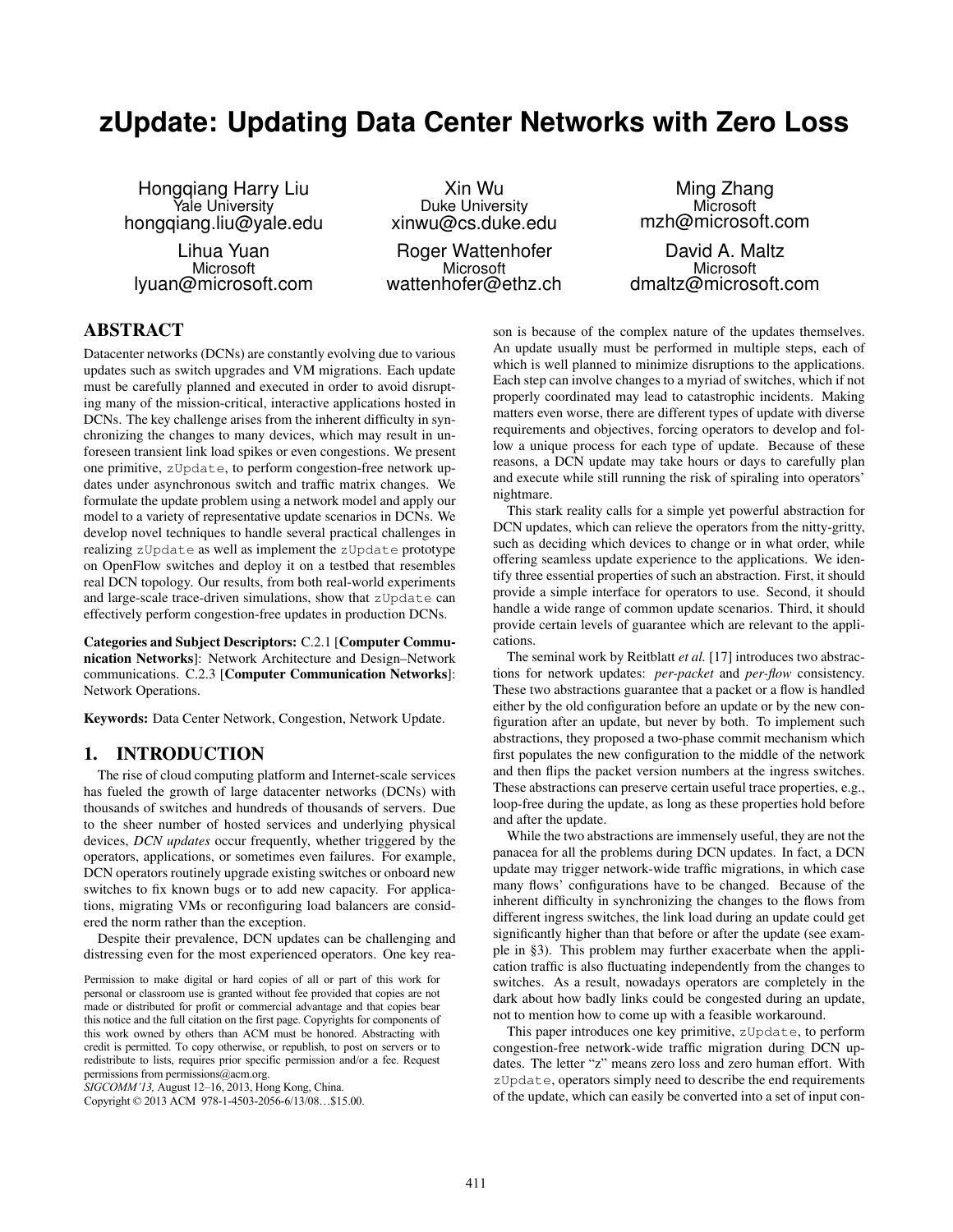straints to zUpdate. Then zUpdate will attempt to compute and execute a sequence of steps to progressively meet the end requirements from an initial traffic matrix and traffic distribution. When such a sequence is found, zUpdate guarantees that there will be no congestion throughout the update process. We demonstrate the power and simplicity of zUpdate by applying it to several realistic, complex update scenarios in large DCNs.

To formalize the traffic migration problem, we present a network model that can precisely describe the relevant state of a network specifically the traffic matrix and traffic distribution. This model enables us to derive the sufficient and necessary conditions under which the transition between two network states will not incur any congestion. Based on that, we propose an algorithm to find a sequence of lossless transitions from an initial state to an end state which satisfies the end constraints of an update. We also illustrate by examples how to translate the high-level humanunderstandable update requirements into the corresponding mathematical constraints which are compliant with our model.

zUpdate can be readily implemented on existing commodity OpenFlow switches. One major challenge in realizing zUpdate is the limited flow and group table sizes on those switches. Based on the observation that ECMP works sufficiently well for most of the flows in a DCN [19], we present an algorithm that greedily consolidates such flows to make efficient use of the limited table space. Furthermore, we devise heuristics to reduce the computation time and the switch update overhead.

We summarize our contributions as follows:

- We introduce the zUpdate primitive to perform congestionfree network updates under asynchronous switch and traffic matrix changes.
- We formalize the network-wide traffic migration problem using a network model and propose a novel algorithm to solve it.
- We illustrate the power of zUpdate by applying it to several representative update scenarios in DCNs.
- We handle several practical challenges, *e.g.* switch table size limit and computation complexity, in implementing zUpdate.
- We build a zUpdate prototype on top of OpenFlow [3] switches and Floodlight controller [1].
- We extensively evaluate zUpdate both on a real network testbed and in large-scale simulations driven by the topology and traffic demand from a large production DCN.

## **2. DATACENTER NETWORK**

**Topology:** A state-of-the-art DCN typically adopts a FatTree or Clos topology to attain high bisection bandwidth between servers. Figure 2(a) shows an example in which the switches are organized into three layers from the top to the bottom: *Core*, *Aggregation (Agg)* and *Top-of-Rack (ToR)*. Servers are connected to the ToRs.

**Forwarding and routing:** In such a hierarchical network, traffic traverses a valley-free path from one ToR to another: first go upwards and then downwards. To limit the forwarding table size, the servers under the same ToR may share one IP prefix and forwarding is performed based on each ToR's prefix. To fully exploit the redundant paths, each switch uses ECMP to evenly split traffic among multiple next hops. The emergence of Software Defined Networks (SDN) allows the forwarding tables of each switch to be directly controlled by a logically centralized controller, *e.g.*, via the OpenFlow APIs, dramatically simplifying the routing in DCNs.

**Flow and group tables on commodity switches:** An (OpenFlow) switch forwards packets by matching packet headers, *e.g.*, source and destination IP addresses, against entries in the so called *flow table* (Figure 6). A flow entry specifies a pattern used for matching and actions taken on matching packets. To perform multipath forwarding, a flow entry can direct a matching packet to an entry in a *group table*, which can further direct the packet to one of its multiple next hops by hashing on the packet header. Various hash functions may be used to implement different load balancing schemes, such as ECMP or Weighted-Cost-Multi-Path (WCMP). To perform pattern matching, the flow table is made of TCAM (Ternary Content Addressable Memory) which is expensive and power-hungry. Thus, the commodity switches have limited flow table size, usually between 1K to 4K entries. The group table typically has 1K entries.

# **3. NETWORK UPDATE PROBLEM**

| Scenario                      | <b>Description</b>                     |  |  |  |
|-------------------------------|----------------------------------------|--|--|--|
| VM migration                  | Moving VMs among physical servers.     |  |  |  |
| Load balancer reconfiguration | Changing the mapping between a load    |  |  |  |
|                               | balancer and its backend servers.      |  |  |  |
| Switch firmware upgrade       | Rebooting a switch to install new      |  |  |  |
|                               | version of firmware.                   |  |  |  |
| Switch failure repair         | Shutting down a faulty switch to       |  |  |  |
|                               | prevent failure propagation.           |  |  |  |
| New switch onboarding         | Moving traffic to a new switch to test |  |  |  |
|                               | its functionality and compatibility.   |  |  |  |
|                               |                                        |  |  |  |

**Table 1: The common update scenarios in production DCNs.**

We surveyed the operators of several production DCNs about the typical update scenarios and listed them in Table 1. One common problem that makes these DCN updates hard is they all have to deal with so called *network-wide traffic migration* where the forwarding rules of many flows have to be changed. For example in switch firmware upgrade, in order to avoid impacting the applications, operators would move all the traffic away from a target switch before performing the upgrade. Taking VM migration as another example, to relocate a group of VM's, all the traffic associated with the VM's will be migrated as well.



**Figure 1: Transient load increase during traffic migration.**

Such network-wide traffic migration, if not done properly, could lead to severe congestion. The fundamental reason is because of the difficulty in synchronizing the changes to the flows from different ingress switches, causing certain links to carry significantly more traffic during the migration than before or after the migration. We illustrate this problem using a simple example in Figure 1. Flows  $f_1$  and  $f_2$  enter the network from ingress switches  $s_1$  and  $s_2$  respectively. To move the traffic distribution from the initial one in  $(a)$  to the final one in  $(b)$ , we need to change the forwarding rules in both  $s_1$  and  $s_2$ . As shown in (c), link  $l_2$  will carry the aggregate traffic of  $f_1$  and  $f_2$  if  $s_1$  is changed before  $s_2$ . Similar problem will occur if  $s_2$  is changed first. In fact, this problem cannot be solved by the two-phase commit mechanism proposed in [17].

A modern DCN hosts many interactive applications such as search and advertisement which require very low latencies. Prior research [5] reported that even small losses and queuing delays could dramatically elevate the flow completion time and impair the user-perceived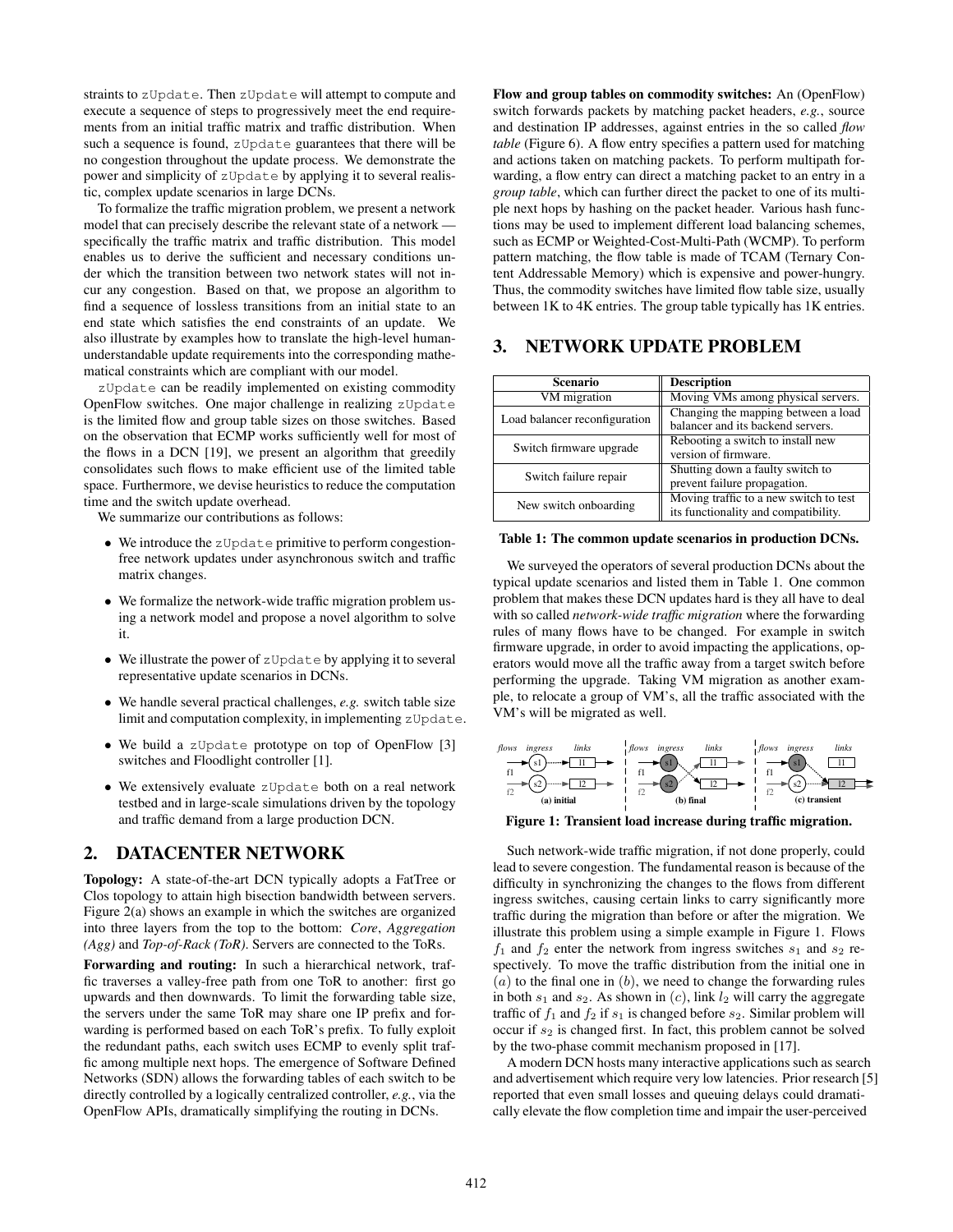

**Figure 2: This example shows how to perform a lossless firmware upgrade through careful traffic distribution transitions.**

performance. Thus, it is critical to avoid congestion during DCN updates.

Performing lossless network-wide traffic migration can be highly tricky in DCNs, because it often involves changes to many switches and its impact can ripple throughout the network. To avoid congestion, operators have to develop a thoughtful migration plan in which changes are made step-by-step and in an appropriate order. Furthermore, certain update (*e.g.*, VM migration) may require coordination between servers and switches. Operators, thus, have to carefully calibrate the impact of server changes along with that of switch changes. Finally, because each update scenario has its distinctive requirements, operators today have to create a customized migration plan for each scenario.

Due to the reasons above, network-wide traffic migration is an arduous and complicated process which could take weeks for operators to plan and execute while some of the subtle yet important corner cases might still be overlooked. Thus, risk-averse operators sometimes deliberately defer an update, *e.g.*, leaving switches running an out-of-date, buggy firmware, because the potential damages from the update may outweigh the gains. Such tendency would severely hurt the efficiency and agility of the whole DCN.

**Our goal:** is to provide a primitive called zUpdate to manage the network-wide traffic migration for all the DCN updates shown in Table 1. In our approach, operators only need to provide the end requirements of a specific DCN update, and then zUpdate will automatically handle all the details, including computing a lossless (perhaps multi-step) migration plan and coordinating the changes to different switches. This would dramatically simplify the migration process and minimize the burden placed on operators.

#### **4. OVERVIEW**

In this section, we illustrate by two examples how asynchronous switch and traffic matrix changes lead to congestion during traffic migration in DCN and how to prevent the congestion through a carefully-designed migration plan.

**Switch firmware upgrade:** Figure 2(a) shows a FatTree [4] network where the capacity of each link is 1000. The numbers above the core switches and those below the ToRs are traffic demands. The number on each link is the traffic load and the arrow indicates the traffic direction. This figure shows the initial traffic distribution  $D_0$  where each switch uses ECMP to evenly split the traffic among the next hops. For example, the load on link  $ToR_1 \rightarrow AGG_1$ is 300, half of the traffic demand  $T \circ R_1 \rightarrow T \circ R_2$ . The busiest link  $CORE_1 \rightarrow AGG_3$  has a load of 920, which is the sum of 620 (demand  $CORE_1 \rightarrow \text{ToR}_{3/4}$ ), 150 (traffic AGG<sub>1</sub> $\rightarrow$ CORE<sub>1</sub>), and 150 (traffic  $AGG_5 \rightarrow CORE_1$ ). No link is congested.

Suppose we want to move the traffic away from  $AGG<sub>1</sub>$  before taking it down for firmware upgrade. A naive way is to disable link ToR<sub>1</sub>→AGG<sub>1</sub> so that all the demand ToR<sub>1</sub>→ToR<sub>2</sub> shifts to link ToR<sub>1</sub>→AGG<sub>2</sub> whose load becomes 600 (as shown in Figure 2(b)). As a result, link  $CORE_3 \rightarrow AGG_4$  will have a load of 1070 by combining 300 (traffic  $AGG_2 \rightarrow CORE_3$ ), 150 (traffic  $AGG_6 \rightarrow CORE_3$ ), and 620 (demand  $CORE_3 \rightarrow ToR_{3/4}$ ), exceeding its capacity.

Figure 2(c) shows the preceding congestion can be prevented through proper traffic distribution  $D_2$ , where ToR<sub>5</sub> forwards 500 traffic on link ToR<sub>5</sub> $\rightarrow$ AGG<sub>5</sub> and 100 traffic on link ToR<sub>5</sub> $\rightarrow$ AGG<sub>6</sub> instead of using ECMP. This reduces the load on link  $CORE_3 \rightarrow AGG_4$ to 970, right below its capacity.

However, to transition from the initial  $D_0$  (Figure 2(a)) to  $D_2$ (Figure 2(c)), we need to change the traffic split ratio on both  $ToR<sub>1</sub>$ and ToR5. Since it is hard to change two switches simultaneously, we may end up with a traffic distribution shown in Figure 2(d) where link  $CORE_1 \rightarrow AGG_3$  is congested, when ToR<sub>5</sub> is changed before ToR<sub>1</sub>. Conversely, if ToR<sub>1</sub> is changed first, we will have the traffic distribution D<sub>2</sub> in Figure 2(b) where link CORE<sub>3</sub> $\rightarrow$ AGG<sub>4</sub> is congested.

Given the asynchronous changes to different switches, it seems impossible to transit from  $D_0$  (Figure 2(a)) to  $D_2$  (Figure 2(c)) without causing any loss. Our basic idea is to introduce an intermediate traffic distribution  $D_1$  as a stepping stone, such that the transitions  $D_0 \rightarrow D_1$  and  $D_1 \rightarrow D_2$  are both lossless. Figure 2(e) is such an intermediate  $D_1$  where ToR<sub>1</sub> splits traffic by 200:400 and ToR $_5$  splits traffic by 450:150. It is easy to verify that no link is congested in  $D_1$  since the busiest link CORE<sub>1</sub> $\rightarrow$ AGG<sub>3</sub> has a load of 945.

Furthermore, when transitioning from  $D_0$  (Figure 2(a)) to  $D_1$ , no matter in what order  $ToR_1$  and  $ToR_5$  are changed, there will be no congestion. Figure 2(f) gives an example where  $ToR<sub>5</sub>$  is changed before ToR<sub>1</sub>. The busiest link  $CORE_1 \rightarrow AGG_3$  has a load of 995. Although not shown here, we verified that there is no congestion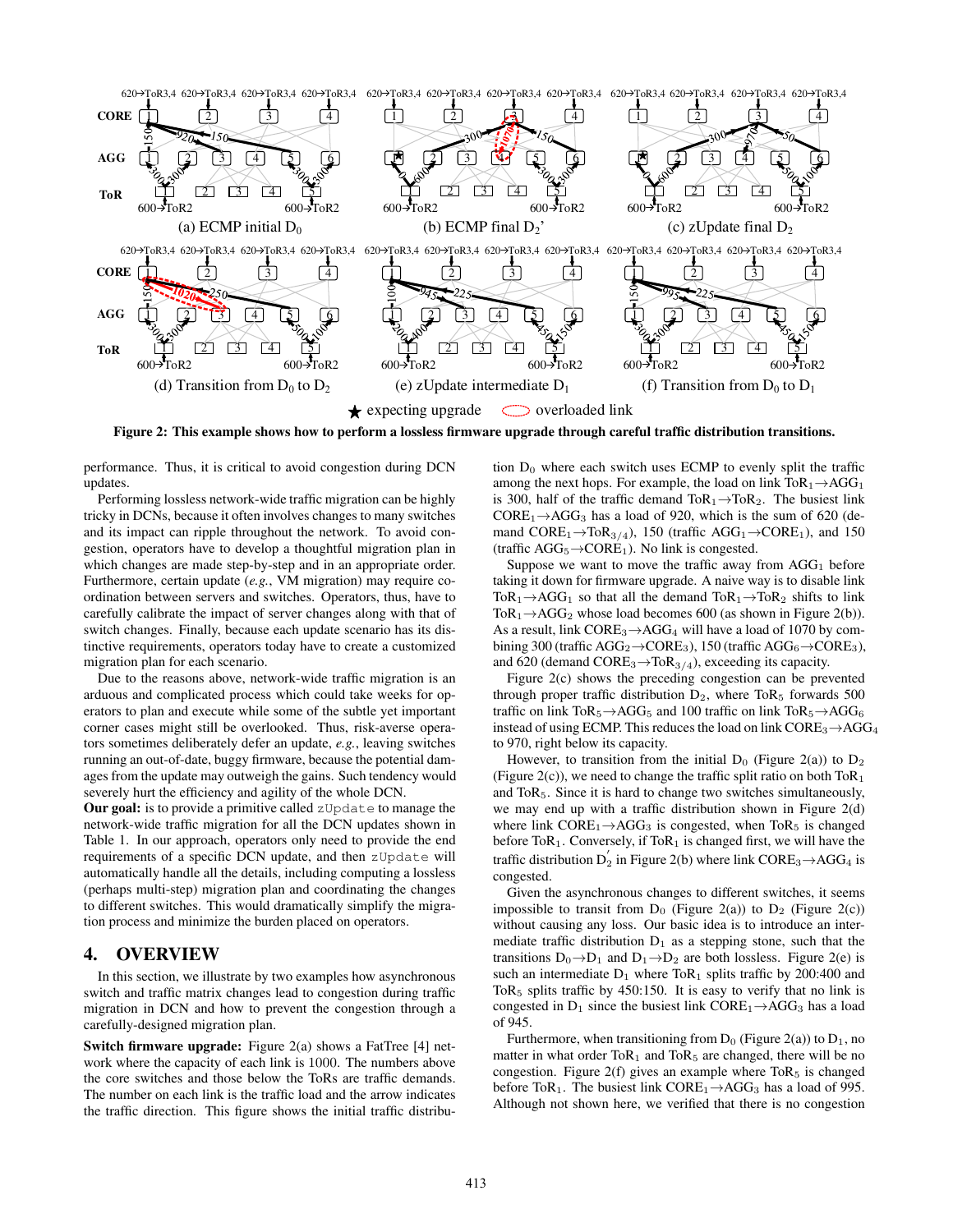

**Figure 3: This example shows how to avoid congestion by choosing the proper traffic split ratios for switches.**

if ToR<sub>1</sub> is changed first. Similarly, the transition from  $D_1$  (Figure  $2(e)$ ) to  $D_2$  (Figure  $2(c)$ ) is lossless regardless of the change order of ToR<sub>1</sub> and ToR<sub>5</sub>.

In this example, the key challenge is to find the appropriate  $D_2$ (Figure 2(c)) that satisfies the firmware upgrade requirement (moving traffic away from  $AGG_1$ ) as well as the appropriate  $D_1$  (Figure  $2(e)$ ) that bridges the lossless transitions from  $D_0$  (Figure  $2(a)$ ) to  $D_2$ . We will explain how zUpdate computes the intermediate and final traffic distributions in §5.3.

**Load balancer reconfiguration:** Figure 3(a) shows another Fat-Tree network where the link capacity remains 1000. One of the links  $CORE_2 \leftrightarrow AGG_3$  is down (a common incident in DCN). Two servers  $S_1$  and  $S_2$  are sending traffic to two services  $S_1$  and  $S_2$ , located in Container<sub>1</sub> and Container<sub>2</sub> respectively. The labels on some links, for example, ToR<sub>5</sub> $\rightarrow$ AGG<sub>3</sub>, are in the form of " $l_1+l_2$ ", which indicate the traffic load towards Container<sub>1</sub> and Container<sub>2</sub> respectively.

Suppose all the switches use ECMP to forward traffic, Figure 3(a) shows the traffic distribution under the initial traffic matrix  $T_0$  where the load on the busiest link  $CORE_1 \rightarrow AGG_1$  is 920, which is the sum of 600 (the demand  $CORE_1 \rightarrow Tor_{1/4}$ ) and 320 (the traffic on link  $AGG_3 \rightarrow CORE_1$  towards Container<sub>1</sub>). No link is congested.

To be resilient to the failure of a single container, we now want  $S_1$  and  $S_2$  to run in both Container<sub>1</sub> and Container<sub>2</sub>. For  $S_2$ , we will instantiate a new server under ToR<sub>3</sub> and reconfigure its *load balancer (LB)* (not shown in the figure) to shift half of its load from ToR<sub>9</sub> to ToR<sub>3</sub>. For  $S_1$ , we will take similar steps to shift half of its load from  $ToR<sub>3</sub>$  to  $ToR<sub>9</sub>$ . Figure 3(b) shows the traffic distribution under the final traffic matrix  $T_2$  after the update. Note that the traffic on link ToR<sub>5</sub>  $\rightarrow$ AGG<sub>3</sub> is "160+160" because half of it goes to the  $S_1$  under ToR<sub>2</sub> in Container<sub>1</sub> and the other half goes to the

 $S_1$  under ToR<sub>9</sub> in Container<sub>2</sub>. It is easy to verify that there is no congestion.

However, the reconfiguration of the LBs of  $S_1$  and  $S_2$  usually cannot be done simultaneously because they reside on different devices. Such asynchrony may lead to a transient traffic matrix  $T_1$ shown in Figure 3(c) where  $S_2$ ' LB is reconfigured before  $S_1$ 's. This causes link  $ToR_6 \rightarrow AGG_3$  to carry "160+160" traffic, half of which goes to the  $S_2$  in Contain<sub>1</sub>, and further causes congestion on link  $CORE_1 \rightarrow AGG_1$ . Although not shown here, we have verified that congestion will happen if  $S_1$ 's LB is reconfigured first.

The congestion above is caused by asynchronous traffic matrix changes. Our basic idea to solve this problem is to find the proper traffic split ratios for the switches such that there will be no congestion under the initial, final or any possible transient traffic matrices during the update. Figure 3(d) shows one such solution where ToR<sub>5</sub> and ToR<sub>6</sub> send 240 traffic to  $AGG_3$  and 400 traffic to  $AGG_4$ , and other switches still use ECMP. The load on the busiest link  $CORE_1 \rightarrow AGG_1$  now becomes 960 and hence no link is congested under  $T_1$ . Although not shown here, we have verified that, given such traffic split ratios, the network is congestion-free under the initial  $T_0$  (Figure 3(a)), the final  $T_2$  (Figure 3(b)), and the transient traffic matrix where  $S_1$ 's LB is reconfigured first.

Generally, the asynchronous reconfigurations of multiple LBs could result in a large number of possible transient traffic matrices, making it hard to find the proper traffic split ratios for all the switches. We will explain how to solve this problem with zUpdate in §6.2.

**The zUpdate process:** We provide  $z$ Update( $T_0$ ,  $D_0$ ,  $C$ ) to perform lossless traffic migration for DCN updates. Given an initial traffic matrix  $T_0$ , zUpdate will attempt to compute a sequence of lossless transitions from the initial traffic distribution  $D_0$  to the final traffic distribution  $D_n$  which satisfies the update requirements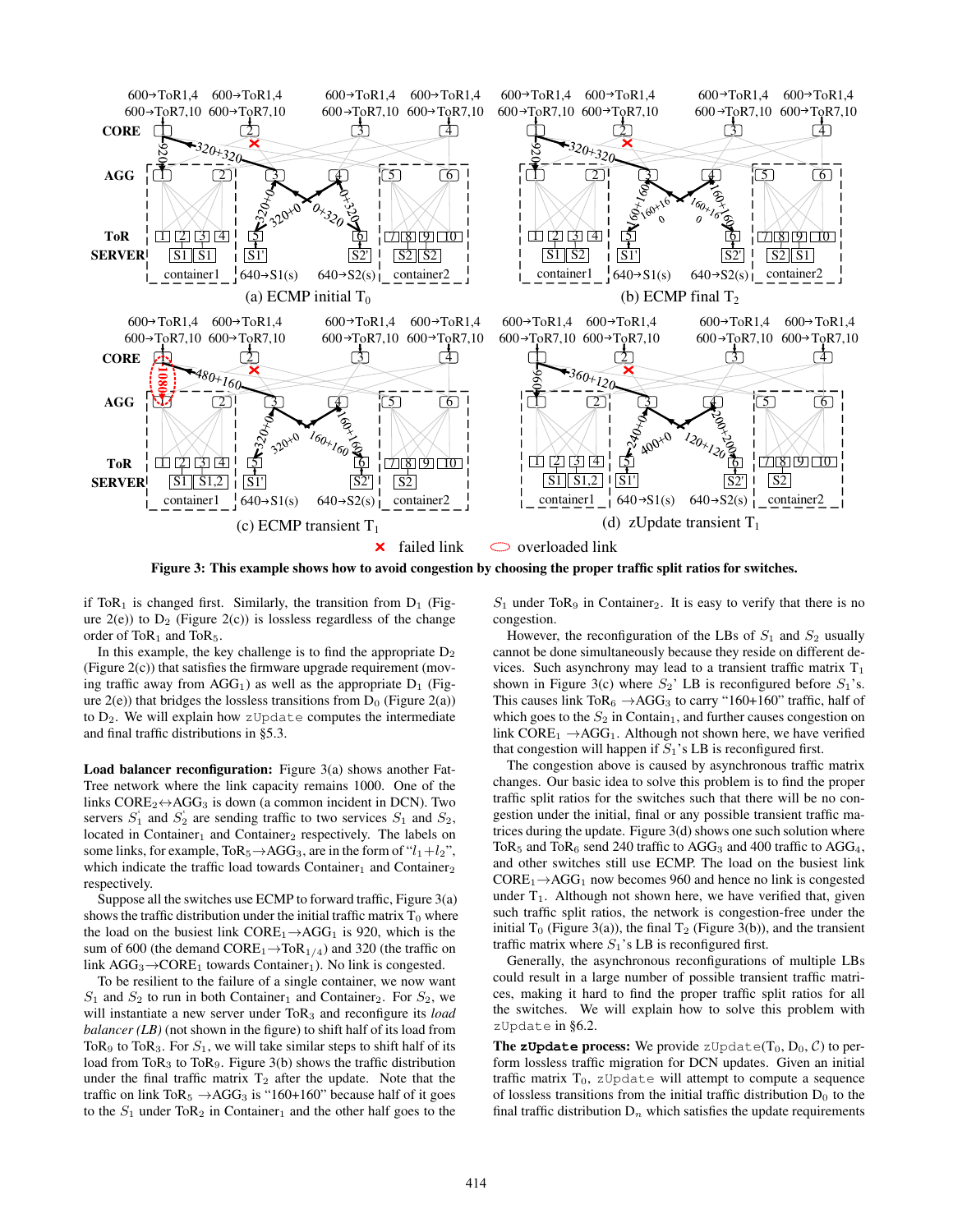

**Figure 4: The high-level working process of zUpdate.**

 $\mathcal{C}.$  D<sub>n</sub> would then allow an update, e.g., upgrading switch or reconfiguring LB, to be executed without incurring any loss.

Figure 4 shows the overall workflow of zUpdate. In the following, we will first present a network model for describing lossless traffic distribution transition (§5.1, 5.2) and an algorithm for computing a lossless transition plan (§5.3). We will then explain how to represent the constraints in each update scenario (§6). After that, we will show how to implement the transition plan on switches with limited table size (§7.1, 7.2), reduce computational complexity by confining search space (§7.3), and reduce transition overhead by picking a proper search objective function (§7.4).

## **5. NETWORK MODEL**

This section describes a network model under which we formally define the traffic matrix and traffic distribution as the inputs to zUpdate. We use this model to derive the sufficient and necessary conditions for a lossless transition between two traffic distributions. In the end, we present an algorithm for computing a lossless transition plan using an optimization programming model.

| V                                    | The set of all switches.                                                                       |  |  |  |
|--------------------------------------|------------------------------------------------------------------------------------------------|--|--|--|
| $\overline{E}$                       | The set of all links between switches.                                                         |  |  |  |
| $\overline{G}$                       | The directed network graph $G = (V, E)$ .                                                      |  |  |  |
| $e_{v,u}$                            | A directed link from switch $v$ to $u$ .                                                       |  |  |  |
| $c_{v,u}$                            | The link capacity of $e_{v,u}$ .                                                               |  |  |  |
| f                                    | A flow from an ingress to an egress switch.                                                    |  |  |  |
| $\frac{s_f}{d_f}$                    | The ingress switch of $f$ .                                                                    |  |  |  |
|                                      | The egress switch of $f$ .                                                                     |  |  |  |
|                                      | A path taken by f from $s_f$ to $d_f$ .                                                        |  |  |  |
| $\frac{p_f}{G_f}$                    | The subgraph formed by all the $p_f$ 's.                                                       |  |  |  |
|                                      | The traffic matrix of the network.                                                             |  |  |  |
|                                      | The flow size of $f$ in $T$ .                                                                  |  |  |  |
| $\frac{T_f}{l_{v,u}^f}$              | The traffic load placed on $e_{v,u}$ by f.                                                     |  |  |  |
| $\overline{D}$                       | A traffic distribution $D := \{l_{v,u}^f   \forall f, e_{v,u} \in E\}.$                        |  |  |  |
| $r_{v,u}^f$                          | A rule for f on $e_{v,u}$ : $r_{v,u}^f = l_{v,u}^f / T_f$ .                                    |  |  |  |
| $\overline{R}$                       | All rules in network: $R := \{r_{v,u}^f   \forall f, e_{v,u} \in E\}.$                         |  |  |  |
| $R_v^f$                              | Rules for f on switch v: $\{r_{v,u}^f   \forall u : e_{v,u} \in E\}.$                          |  |  |  |
| $R^f$                                | Rules for f in the network: $\{r_{v,u}^f \,   \, \forall e_{v,u} \in E\}.$                     |  |  |  |
| $\mathcal{D}(T)$                     | All <i>feasible</i> traffic distributions which fully deliver $T$ .                            |  |  |  |
| $\mathcal{D}_{\mathcal{C}}(\bar{T})$ | All traffic distributions in $\mathcal{D}(T)$ which satisfy constraints C.                     |  |  |  |
| $\mathcal{P}(T)$                     | $\mathcal{P}(T) := \{ (D_1, D_2)   \forall D_1, D_2 \in \mathcal{D}(T) \}$ , direct transition |  |  |  |
|                                      | $D_1$ to $D_2$ is lossless.                                                                    |  |  |  |

**Table 2: The key notations of the network model.**

## **5.1 Abstraction of Traffic Distribution**

**Network, flow and traffic matrix:** A network is a directed graph  $G = (V, E)$ , where V is the set of switches, and E is the set of links between switches. A flow  $f$  enters the network from an ingress switch  $(s_f)$  and exits at an egress switch  $(d_f)$  through one or multiple paths  $(p_f)$ . Let  $G_f$  be the subgraph formed by all the  $p_f$ 's. For instance, in Figure 5, suppose f takes the two paths (1, 2, 4, 6, 8) and (1, 2, 4, 7, 8) from switch<sub>1</sub> to switch<sub>8</sub>, then  $G_f$  is comprised of switches {1, 2, 4, 6, 7, 8} and the links between them. A traffic matrix T defines the size of each flow  $T_f$ .

**Traffic distribution:** Let  $l_{v,u}^f$  be f's traffic load on link  $e_{v,u}$ . We define  $D = \{l_{v,u}^f | \forall f, e_{v,u} \in E\}$  as a traffic distribution, which represents each flow's load on each link. Given a  $T$ , we call  $D$ *feasible* if it satisfies:

$$
\forall f: \sum_{u \in V} l_{s_f, u}^f = \sum_{v \in V} l_{v, d_f}^f = T_f \tag{1}
$$

$$
\forall f, v \in V \setminus \{s_f, d_f\} : \sum_{u \in V} l_{v, u}^f = \sum_{u \in V} l_{u, v}^f \tag{2}
$$

$$
\forall f, e_{v,u} \notin G_f: l_{v,u}^f = 0 \tag{3}
$$

$$
\forall e_{v,u} \in E: \sum_{\forall f} l_{v,u}^f \le c_{v,u} \tag{4}
$$

Equations (1) and (2) guarantee that all the traffic is fully delivered, (3) means a link should not carry  $f$ 's traffic if it is not on the paths from  $s_f$  to  $d_f$ , and (4) means no link is congested. We denote  $\mathcal{D}(T)$  as the set of all *feasible* traffic distributions under T.

**Flow rule:** We define a *rule* for a flow f on link  $e_{v,u}$  as  $r_{v,u}^f =$  $l_{v,u}^f/T_f$ , which is essentially a normalized value of  $l_{v,u}$  by the flow size  $T_f$ . We also define the set of rules in the whole network as  $R = \{r_{v,u}^f | \forall f, e_{v,u} \in E\}$ , the set of rules of a flow f as  $R^f =$  ${r_{v,u}^f | \forall e_{v,u} \in E}$ , and the set of rules for a flow f on a switch v as  $R_v^f = \{r_{v,u}^f | \forall u : e_{v,u} \in E\}.$ 

Given  $T$ , we can compute the rule set  $R$  for the traffic distribution D and vice versa. We use  $D = T \times R$  to denote the correspondence between D and R. We call a R *feasible* if its corresponding D is *feasible*. In practice, we will install  $R$  into the switches to realize the corresponding  $D$  under  $T$  because  $R$  is independent from the flow sizes and can be directly implemented with the existing switch functions. We will discuss the implementation details in §8.

#### **5.2 Lossless Transition between Traffic Distributions**

To transition from  $D^1$  to  $D^2$  under given T, we need to change the corresponding rules from  $R^1$  to  $R^2$  on all the switches. A basic requirement for a lossless transition is that both  $D^1$  and  $D^2$  are feasible:  $D^1 \in \mathcal{D}(T) \wedge D^2 \in \mathcal{D}(T)$ . However, this requirement is insufficient due to asynchronous switch changes as shown in §4.

We explain this problem in more detail using an example in Figure 5, which is the subgraph  $G_f$  of f from ToR<sub>1</sub> to ToR<sub>8</sub> in a small Clos network. Each of switches 1-5 has two next hops towards ToR<sub>8</sub>. Thus  $l_{7,8}^f$  depends on f's rules on switches 1-5. When the switches are changed asynchronously, each of them could be using either old or new rules, resulting in  $2^5$  potential values of  $l_{7,8}^f$ .

Generally, the number of potential values of  $l_{v,u}^f$  grows exponentially with the number of switches which may influence  $l_{v,u}^f$ . To guarantee a lossless transition under an arbitrary switch change order, Equation (4) must hold for any potential value of  $l_{v,u}^f$ , which is computationally infeasible to check in a large network.

To solve the state explosion problem, we leverage the *two-phase commit* mechanism [17] to change the rules of each flow. In the first phase, the new rules of  $f(R^{f,2})$  are added to all the switches while f's packets tagged with an old version number are still processed with the old rules  $(R^{f,1})$ . In the second phase,  $s_f$  tags  $f^{\dagger}$ s packets with a new version number, causing all the switches to process the packets with the new version number using  $R^{f,2}$ .

To see how two-phase commit helps solve the state explosion problem, we observe that the subgraph  $G_f$  of a flow f (Figure 5) has multiple layers and the propagation delay between two adjacent layers is almost a constant. When there is no congestion, the queuing and processing delays on switches are negligibly small. Sup-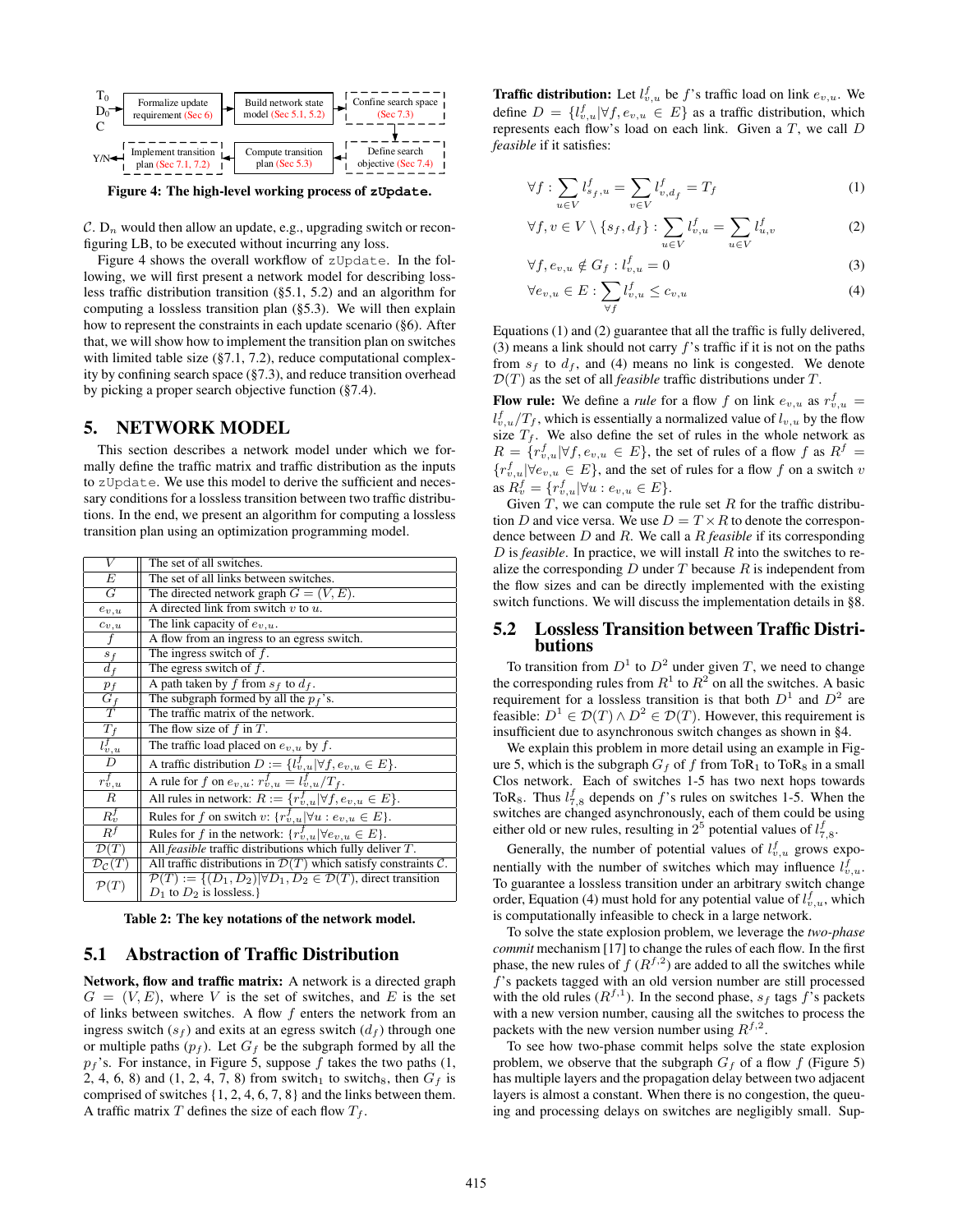

**Figure 5: Two-phase commit simplifies link load calculations.**

pose switch<sub>1</sub> flips to the new rules at time 0, switch<sub>4</sub> will receive the packets with the new version number on both of its incoming interfaces at  $\tau_0 + \tau_1$  and flip to the new rules at the same time. It will never receive a mix of packets with two different version numbers. Moreover, all the switches in the same layer will flip to the new rules simultaneously. This is illustrated in Figure 5 where switch $_4$  and switch $_5$  (in shaded boxes) just flipped to the new rules while switch $_6$  and switch<sub>7</sub> (in unshaded boxes) are still using the old rules. Formally, we can prove

LEMMA 1. *Suppose a network uses two-phase commit to tran*sition the traffic distribution of a flow f from  $D^1$  to  $D^2$ . If  $G_f$ *satisfies the following three conditions:*

- **i) Layered structure:** All switches in  $G_f$  can be partitioned into *sets*  $L_0, \ldots, L_m$ , where  $L_0 = \{s_f\}$ ,  $L_m = \{d_f\}$  and  $\forall e_{v,u} \in$  $G_f$ , if  $v \in L_k$ , then  $u \in L_{k+1}$ .
- **ii) Constant delay between adjacent layers:**  $\forall e_{v,u} \in G_f$ , let  $s_{v,u}$ *and*  $r_{v,u}$  *be the sending rate of v and the receiving rate of u*,  $\delta_{v,u}$  *be the delay from the time when*  $s_{v,u}$  *changes to the time* when  $r_{v,u}$  changes. Suppose  $\forall v_1, v_2 \in V_k, e_{v_1,u_1}, e_{v_2,u_2} \in$  $G_f$ :  $\delta_{v_1, u_1} = \delta_{v_2, u_2} = \delta_k$ .
- **iii) No switch queuing or processing delay:** *Given a switch* u *and*  $\forall e_{v,u}, e_{u,w} \in G_f$ : if  $r_{v,u}$  changes from  $l_{v,u}^1$  to  $l_{v,u}^2$  simulta*neously, then*  $s_{u,w}$  *changes from*  $l_{u,w}^1$  *to*  $l_{u,w}^2$  *immediately at the same time.*

*then we have*  $\forall e_{v,u} \in G_f$ ,  $s_{v,u}$  and  $r_{v,u}$  are either  $l_{v,u}^1$  or  $l_{v,u}^2$ *during the transition.*

**PROOF.** See appendix.  $\Box$ 

Two-phase commit reduces the number of potential values of  $l_{v,u}^f$  to just two, but it does not completely solve the problem. In fact, when each  $f$  is changed asynchronously via two-phase commit, the number of potential values of  $\sum_{\forall f} l_{v,u}^f$  in Equation (4) will be  $2^n$  where *n* is the number of flows. To further reduce the complexity in checking (4), we introduce the following:

LEMMA 2. *When each flow is changed independently, a transition from*  $D^1$  *to*  $D^2$  *is lossless if and only if:* 

$$
\forall e_{v,u} \in E: \sum_{\forall f} \max \{l_{v,u}^{f,1}, l_{v,u}^{f,2}\} \le c_{v,u}
$$
 (5)

PROOF. At any snapshot during the transition,  $\forall e_{v,u} \in E$ , let  $\mathcal{F}_{v,u}^1/\mathcal{F}_{v,u}^2$  be the set of flows with the old/new load values. Due to two-phase commit,  $\mathcal{F}_{v,u}^1 \cup \mathcal{F}_{v,u}^2$  contains all the flows on  $e_{v,u}$ .

 $\Rightarrow$ : Construct  $\mathcal{F}^1_{v,u}$  and  $\mathcal{F}^2_{v,u}$  as follows: f is put into  $\mathcal{F}^1_{v,u}$  if  $l_{v,u}^{f,1} \ge l_{v,u}^{f,2}$ , otherwise it is put into  $\mathcal{F}_{v,u}^2$ . Because the transition is congestion-free, we have:

$$
\sum_{f \in \mathcal{F}_{v,u}^1} l_{v,u}^{f,1} + \sum_{f \in \mathcal{F}_{v,u}^2} l_{v,u}^{f,2} = \sum_{\forall f} \max \ \{l_{v,u}^{f,1}, l_{v,u}^{f,2}\} \leq c_{v,u}
$$

Hence, (5) holds.  $\Leftarrow$ : When (5) holds, we have:

> $\sum$  $f \in \mathcal{F}^1_{v,u}$  $l_{v,u}^{f,1} + \sum$  $f \in \mathcal{F}^2_{v,u}$  $l^{f,2}_{v,u}\leq \sum$ ∀f max  $\{l_{v,u}^{f,1}, l_{v,u}^{f,2}\}\leq c_{v,u}$

Thus no link is congested at any snapshot during the transition.  $\Box$ 

Lemma 2 means we only need to check Equation (5) to ensure a lossless transition, which is now computationally feasible. Note that when the flow changes are dependent, *e.g.*, the flows on the same ingress switch are tagged with a new version number simultaneously, (5) will be a sufficient condition. We define  $\mathcal{P}(T)$  as the set of all pairs of feasible traffic distributions  $(D^1, D^2)$  which satisfy (5) under traffic matrix T.

## **5.3 Computing Transition Plan**

Given  $T_0$  and  $D_0$ , zUpdate tries to find a feasible  $D_n$  which satisfies constraints C and can be transitioned from  $D_0$  without loss. The search is done by constructing an optimization programming model M.

In the simplest form,  $M$  is comprised of  $D_n$  as the variable and two constraints: (i)  $D_n \in \mathcal{D}_{\mathcal{C}}(T_0)$ ; (ii)  $(D_0, D_n) \in \mathcal{P}(T_0)$ . Note that (i) & (ii) can be represented with equations (1)∼(5). We defer the discussion of constraints  $C$  in §6. If such a  $D_n$  is found, the problem is solved (by the definitions of  $\mathcal{D}_{\mathcal{C}}(T_0)$  and  $\mathcal{P}(T_0)$  in Table 2) and a lossless transition can be performed in one step.

**Algorithm 1**:  $z$ Update( $T_0$ ,  $D_0$ ,  $C$ )

- **1**  $\pi$  *l*/ $D_0$  is the initial traffic distribution
- 2 // If  $D_0$  satisfies the constraints C, return  $D_0$  directly

**3 if**  $D_0 \in \mathcal{D}_\mathcal{C}(T_0)$  **then** 

4 **return**  $[D_0]$ ;

- **5** // The initial # of steps is 1, N is the max # of steps
- 6  $n \leftarrow 1$ ;
- **7 while**  $n \leq N$  **do**
- **8**  $\mathcal{M} \leftarrow$  new optimization model;
- $9 | D[0] \leftarrow D_0;$
- **10 for**  $k \leftarrow 1, 2, ..., n$  **do 11**  $\vert D[k] \leftarrow$  new traffic distribution variable ;
- **12** |  $\mathcal{M}$ .addVariable( $D[k]$ );

13 
$$
||U[D[k]]
$$
 should be feasible under  $T_0$   

$$
M.addConstraint(D[k]] \in \mathcal{D}(T_0));
$$

14 **for** 
$$
k \leftarrow 1, 2, ..., n
$$
 **do**  
\n15  $|N|$  Transition  $D[k-1] \rightarrow D[k]$  is lossless;  
\n16  $\mathcal{M}$ .addConstraint( $(D[k-1], D[k]) \in \mathcal{P}(T_0)$ );  
\n17  $|N|$  should satisfy the constraints  $C$   
\n $\mathcal{M}$ .addConstraint( $D[n] \in \mathcal{D}_{\mathcal{C}}(T_0)$ );

**18** // An objective is optional 19 | M.addObjective(objective);

**20 if** M*.solve() = Successful* **then**

$$
21 \mid \text{return } D[1 \to n];
$$

$$
22 \mid n \leftarrow n+1 \ ;
$$

**23 return** [] // no solution is found ;

However, sometimes we cannot find a  $D_n$  which satisfies the two constraints above. When this happens, our key idea is to introduce a sequence of intermediate traffic distributions  $(D_1, \ldots, D_{n-1})$  to bridge the transition from  $D_0$  to  $D_n$  via n steps. Specifically,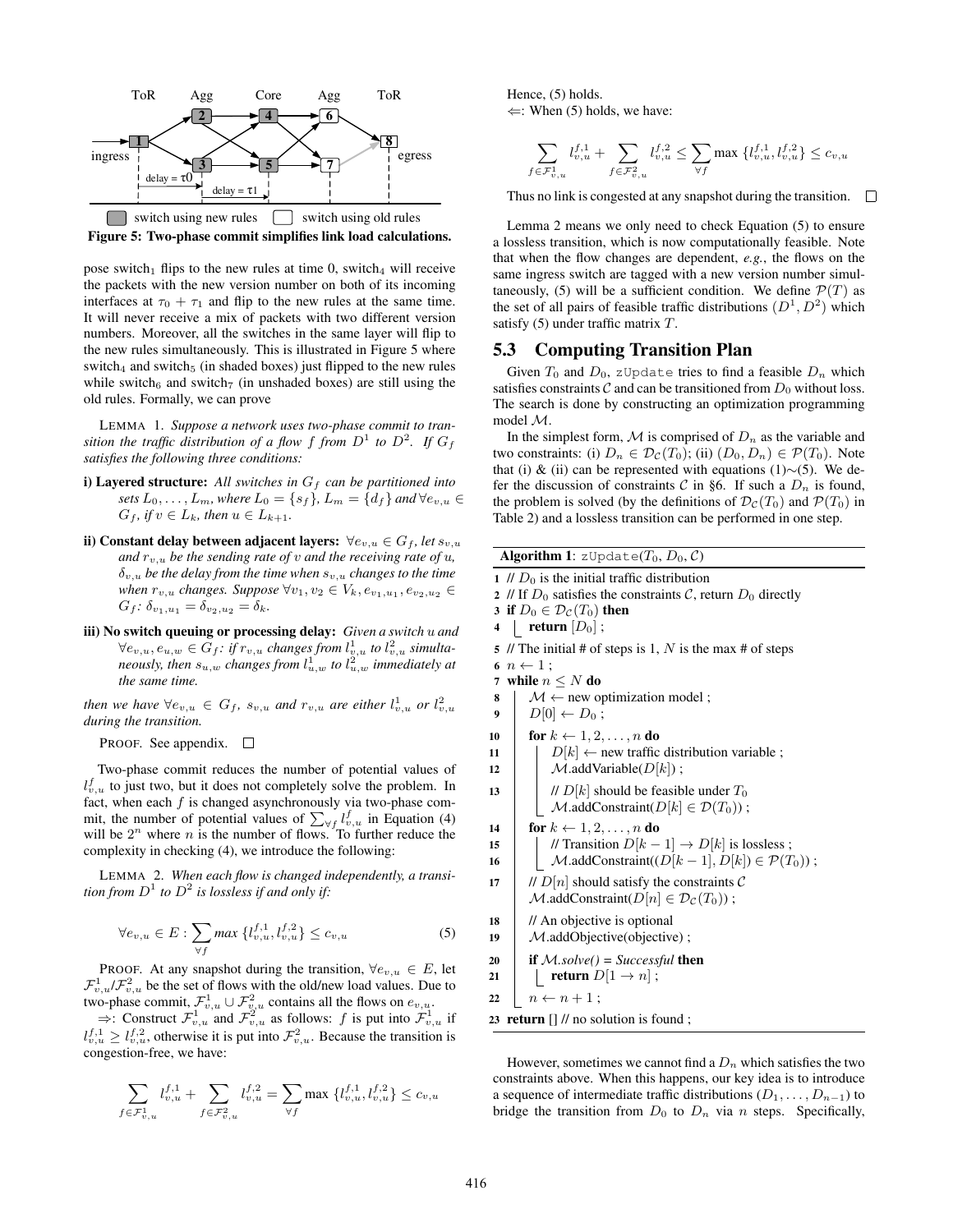zUpdate will attempt to find  $D_k(k = 1, \ldots, n)$  which satisfy: (I)  $D_n \in \mathcal{D}_{\mathcal{C}}(T_0)$ ; (II)  $(D_{k-1}, D_k) \in \mathcal{P}(T_0)$ . If such a sequence is found, it means a lossless transition from  $D_0$  to  $D_n$  can be performed in *n* steps. In this general form of  $M, D_k(k = 1, \ldots, n)$ are the variables and  $(I) \& (II)$  are the constraints.

Algorithm 1 shows the pseudocode of zUpdate( $T_0$ ,  $D_0$ ,  $C$ ). Since we do not know how many steps are needed in advance, we will search from  $n = 1$  and increment n by 1 until a solution is found or  $n$  reaches a predefined limit  $N$ . In essence, we aim to minimize the number of transition steps to save the overall transition time. Note that there may exist many solutions to  $M$ , we will show how to pick a proper objective function to reduce the transition overhead in §7.4.

### **6. HANDLING UPDATE SCENARIOS**

In this section, we apply zUpdate to various update scenarios listed in Table 1. Specifically, we will explain how to formulate the requirements of each scenario as  $z$ Update's input constraints  $C$ .

### **6.1 Network Topology Updates**

Certain update scenarios, *e.g.*, switch firmware upgrade, switch failure repair, and new switch on-boarding, involve network topology changes but no traffic matrix change. We may use zUpdate to transition from the initial traffic distribution  $D_0$  to a new traffic distribution  $D^*$  which satisfies the following requirements.

**Switch firmware upgrade & switch failure repair**: Before the operators shutdown or reboot switches for firmware upgrade or failure repair, they want to move all the traffic away from those switches to avoid disrupting the applications. Let  $U$  be the set of candidate switches. The preceding requirement can be represented as the following constraints C on the traffic distribution  $\overline{D}^*$ :

$$
\forall f, u \in U, e_{v,u} \in E : l_{v,u}^{f,*} = 0 \tag{6}
$$

which forces all the neighbor switches to stop forwarding traffic to switch  $u$  before the update.

**New device on-boarding**: Before the operators add a new switch to the network, they want to test the functionality and performance of the new switch with some non-critical production traffic. Let  $u_0$  be the new switch,  $\mathcal{F}_{test}$  be the test flows, and  $G_f(u_0)$  be the subgraph formed by all the  $p_f$ 's which traverse  $u_0$ . The preceding requirement can be represented as the following constraints  $C$  on the traffic distribution  $\hat{D}^*$ :

$$
\forall f \in \mathcal{F}_{test}, e_{v,u} \notin G_f(u_0) : l_{v,u}^{f,*} = 0 \tag{7}
$$

$$
\forall f \notin \mathcal{F}_{test}, e_{v,u_0} \in E: l_{v,u_0}^{f,*} = 0 \tag{8}
$$

where (7) forces all the test flows to only use the paths through  $u_0$ , while (8) forces all the non-test flows not to traverse  $u_0$ .

**Restoring ECMP**: A DCN often uses ECMP in normal condition, but WCMP during updates. After an upgrade or testing is completed, operators may want to restore ECMP in the network. This can simply be represented as the following constraints  $\mathcal C$  on  $D^*$ :

$$
\forall f, v \in V, e_{v, u_1}, e_{v, u_2} \in G_f : l_{v, u_1}^{f, *} = l_{v, u_2}^{f, *}
$$
\n
$$
(9)
$$

which forces switches to evenly split  $f$ 's traffic among next hops.

#### **6.2 Traffic Matrix Updates**

Certain update scenarios, *e.g.*, VM migration and LB reconfiguration, will trigger traffic matrix changes. Let  $T_0$  and  $T_1$  be the initial and final traffic matrices, we may use zUpdate to transition from the initial traffic distribution  $\overline{D}_0$  to a new  $D^*$  whose corresponding rule set  $R^*$  is feasible under  $T_0$ ,  $T_1$ , and any possible transient traffic matrices during the update.

As explained in §4, the number of possible transient traffic matrices can be enormous when many LBs (or VMs) are being updated. It is thus computationally infeasible even to enumerate all of them. Our key idea to solve this problem is to introduce a *maximum traffic matrix*  $T_{max}$  that is "larger" than  $T_0$ ,  $T_1$  and any possible transient traffic matrices and only search for a  $D^*$  whose corresponding  $R^*$ is feasible under  $T_{max}$ .

Suppose during the update process, the real traffic matrix  $T(t)$  is a function of time t. We define  $\forall f : T_{max,f} := \sup(T_f(t))$  where  $sup$  means the upper bound over time  $t$ . We derive the following:

LEMMA 3. *Given a rule set*  $R^*$ , *if*  $T_{max} \times R^* \in \mathcal{D}(T_{max})$ , we *have*  $T(t) \times R^* \in \mathcal{D}(T(t))$ *.* 

PROOF. Because  $T_f(t) \leq T_{f,max}$  and  $T_{max} \times R^* \in \mathcal{D}(T_{max})$ ,  $∀e<sub>v,u</sub> ∈ E$ , we have:

$$
\sum_{\forall f} T_f(t) \times r_{v,u}^{f,*} \le \sum_{\forall f} T_{f,max} \times r_{v,u}^{f,*} \le c_{v,u}
$$

Hence,  $T(t) \times R^* \in \mathcal{D}(T(t)).$ 

Lemma 3 says if  $R^*$  is feasible under  $T_{max}$ , it is feasible throughout the update process. This means, before updating the traffic matrix from  $T_0$  to  $T_1$ , we may use zUpdate to transition from  $D_0$ into  $D^*$  whose corresponding  $R^*$  is feasible under  $T_{max}$ . This leads to the following constraints  $\mathcal C$  on  $D^*$ :

$$
D^* = T_0 \times R^* \tag{10}
$$

$$
T_{max} \times R^* \in \mathcal{D}(T_{max})
$$
\n(11)

Here  $T_{max}$  is specified by the applications owners who are going to perform the update. In essence, lemma 3 enables the operators to migrate multiple VMs in parallel, saving the overall migration time, while not incurring any congestion.

### **7. PRACTICAL ISSUES**

In this section, we discuss several practical issues in implementing zUpdate including switch table size, computational complexity, transition overhead, and unplanned failures and traffic matrix variations.

#### **7.1 Implementing zUpdate on Switches**

The output of zUpdate is a sequence of traffic distributions, each of which can be implemented by installing its corresponding flow table entries into the switches. Given a flow  $f$ 's traffic distribution on a switch v:  $\{l_{v,u}^f\}$ , we compute a weight set  $W_v^f$  in which  $w_{v,u}^f = l_{v,u}^f/\sum_{u_i} l_{v,u_i}^f.$  In practice, a zUpdate flow  $f$  is the collection of all the  $5$ -tuple flows from the same ingress to the same egress switches, since all these 5-tuple flows share the same set of paths.  $W_v^f$  can then be implemented on switch v by hashing each of  $f$ 's 5-tuple flows into one next hop in  $f$ 's next hop set using WCMP. As in [17], the version number used by two-phase commit can be encoded in the VLAN tag.

Figure 6 shows an example of how to map the zUpdate flows to the flow and group table entries on an OpenFlow switch. The zUpdate flow (ver<sub>2</sub>,  $s_2$ ,  $d_2$ ) maps to the switch flow table entry  $(vlan_2, s_2, d_2)$  which further points to  $group_2$  in the switch group table. group<sub>2</sub> implements this flow's weight set  $\{0.25, 0.75, -\}$ using the SELECT group type and the WCMP hash function.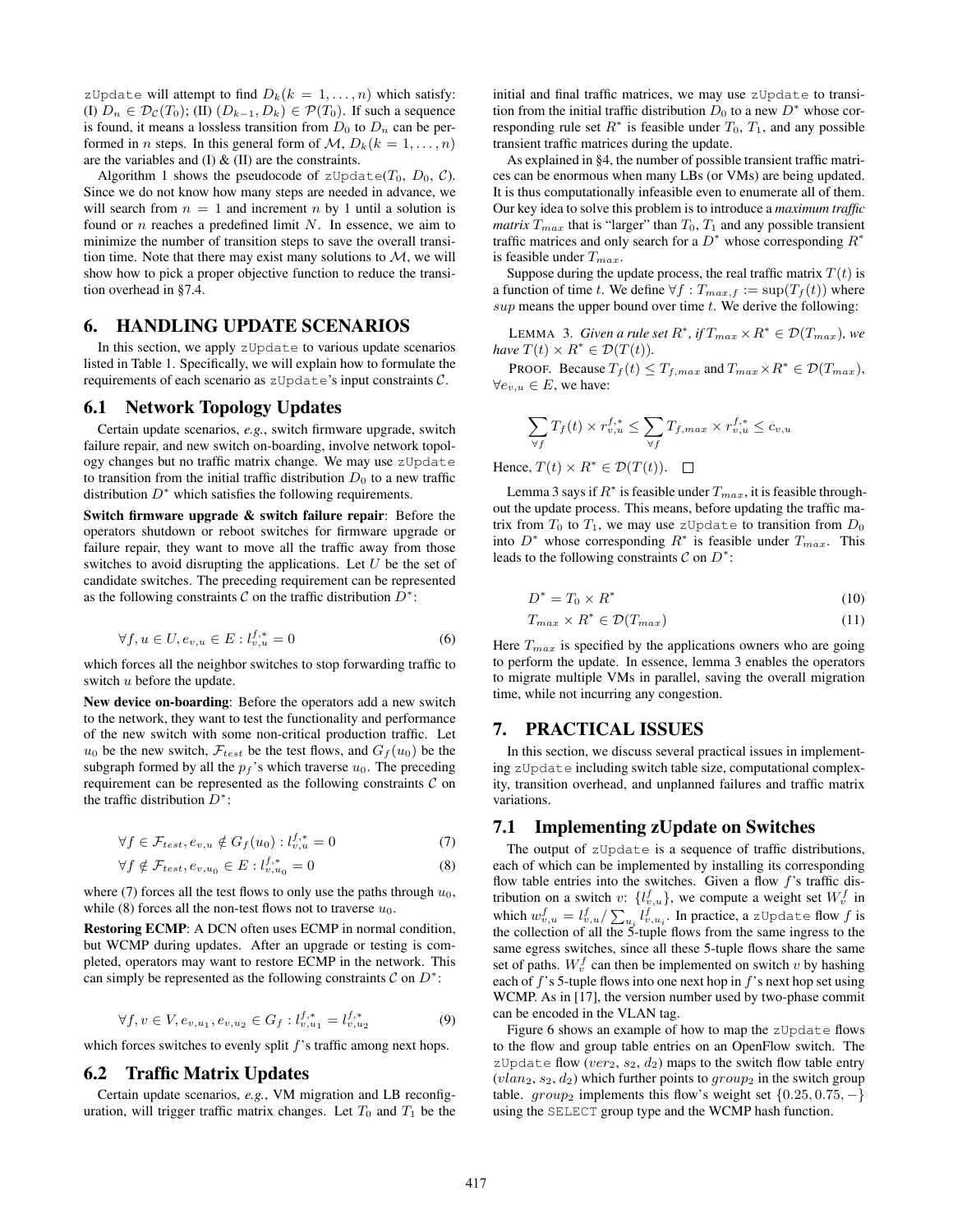

**Figure 6: Implementing zUpdate on an OpenFlow switch.**

## **7.2 Limited Flow and Group Table Size**

As described in §2, a commodity switch has limited flow table size, usually between 1K and 4K entries. However, a large DCN may have several hundreds ToR switches, elevating the number of zUpdate flows beyond 100K, far exceeding the flow table size. Making things even worse, because two-phase commit is used, a flow table may hold two versions of the entry for each flow, potentially doubling the number of entries. Finally, the group table size on commodity switches also poses a challenge, since it is around 1K (sometimes smaller than the flow table size).

Our solution to this problem is motivated by one key observation: ECMP works reasonably well for most of the flows in a DCN. During transition, there usually exist only several *bottleneck* links on which congestion may arise. Such congestion can be avoided by adjusting the traffic distribution of a small number of *critical* flows. This allows us to significantly cut down the number of flow table entries by keeping most of the flows in ECMP.

**Consolidating flow table entries:** Let S be the flow table size and  $n$  be the number of ToR switches. In a flow table, we will always have one *wildcard* entry for the destination prefix of each ToR switch, resulting in  $n$  wildcard entries in the table. Any flow that matches a wildcard entry will simply use ECMP. Figure 6 shows an example where the switch flow table has three wildcard entries for destinations  $d_1$ ,  $d_2$  and  $d_3$ . Since the weight set of zUpdate flows (ver<sub>1</sub>,  $s_4$ ,  $d_3$ ) and (ver<sub>2</sub>,  $s_4$ ,  $d_3$ ) is  $\{-, 0.5, 0.5\}$ , they both map to one wildcard entry  $(*, *, d_3)$  and use ECMP.

Suppose we need to consolidate  $k$  zUpdate flows into the switch flow table. Excluding the wildcard entries, the flow table still has  $S - n$  free entries (note that S is almost certainly larger than n). Therefore, we will select S − n *critical* flows and install a *specific* entry for each of them while forcing the remaining non-critical flows to use the wildcard entries (ECMP). This is illustrated in Figure 6 where the zUpdate flows  $(ver_1, s_1, d_1)$  and  $(ver_1, s_3, d_2)$ map to specific and wildcard entries in the switch flow table respectively. To resolve matching ambiguity in the switch flow table, a specific entry, *e.g.*,  $(vlan_1, s_1, d_1)$ , always has higher priority than a wildcard entry,  $e.g., (*, *, d_1)$ .

The remaining question is how to select the critical flows. Suppose  $D_v^f$  is the traffic distribution of a zUpdate flow  $f$  on switch v, we calculate the corresponding  $\bar{D}_{v}^{f}$  which is f's traffic distribution if it uses ECMP. We use  $\delta_v^f = \sum_u |l_{v,u}^f - \bar{l}_{v,u}^f|$  to quantify the "penalty" we pay if  $f$  is forced to use ECMP. To minimize the penalty caused by the flow consolidation, we pick the top  $S - n$ flows with the largest penalty as the critical flows. In Figure 6, there are 3 critical flows whose penalty is greater than 0 and 5 noncritical flows whose penalty is 0.

Because of two-phase commit, each zUpdate flow has two versions. We follow the preceding process to consolidate both versions of the flows into the switch flow table. As shown in Figure 6, zUpdate flows (ver<sub>1</sub>,  $s_4$ ,  $d_3$ ) and (ver<sub>2</sub>,  $s_4$ ,  $d_3$ ) share the same wildcard entry in the switch flow table. In contrast, zUpdate flows (ver<sub>1</sub>,  $s_1$ ,  $d_1$ ) and (ver<sub>2</sub>,  $s_1$ ,  $d_1$ ) map to one specific entry and one wildcard entry in the switch flow table separately.

On some switches, the group table size may not be large enough to hold the weight sets of all the critical flows. Let  $T$  be group table size and  $m$  be the number of ECMP group entries. Because a group table must at least hold all the ECMP entries,  $T$  is almost always greater than  $m$ . After excluding the ECMP entries, the group table still has  $T - m$  free entries. If  $S - n > T - m$ , we follow the preceding process to select  $T - m$  critical flows with the largest penalty and install a group entry for each of them while forcing the remaining non-critical flows to use ECMP.

After flow consolidation, the real traffic distribution  $\overline{D}$  may deviate from the ideal traffic distribution  $D$  computed by zUpdate. Thus, an ideal lossless transition from  $D_0$  to  $D_n$  may not be feasible due to the table size limits. To keep the no loss guarantee, zUpdate will check the real loss of transitioning from  $D_0$  to  $D_n$ after flow consolidation and return an empty list if loss does occur.

## **7.3 Reducing Computational Complexity**

In §5.3, we construct an optimization programming model  $M$ to compute a lossless transition plan. Let  $|F|$ ,  $|V|$ , and  $|E|$  be the number of flows, switches and links in the network and  $n$  be the number of transition steps. The total number of variables and constraints in M is  $O(n|F||E|)$  and  $O(n|F|(|V| + |E|))$ . In a large DCN, it could take a long time to solve M.

Given a network,  $|V|$  and  $|E|$  are fixed and n is usually very small, the key to shortening the computation time is to reduce  $|F|$ . Fortunately in DCNs, congestion usually occurs only on a small number of *bottleneck links* during traffic migration, and such congestion may be avoided by just manipulating the traffic distribution of the *bottleneck flows* that traverse those bottleneck links. Thus, our basic idea is to treat only the bottleneck flows as variables while fixing all the non-bottleneck flows as constants in  $M$ . This effectively reduces  $|F|$  to be the number of bottleneck flows, which is far smaller than the total number of flows, dramatically improving the scalability of zUpdate.

Generally, without solving the (potentially expensive)  $M$ , it is difficult to precisely know the bottleneck links. To circumvent this problem, we use a simple heuristic called ECMP-Only (or ECMP-O) to roughly estimate the bottleneck links. In essence, ECMP-O mimics how operators perform traffic migration today by solely relying on ECMP.

For network topology update (§6.1), the final traffic distribution D <sup>∗</sup> must satisfy Equations (6)∼(8), each of which is in the form of  $l_{v,u}^{f,*} = 0$ . To meet each constraint  $l_{v,u}^{f,*} = 0$ , we simply remove the corresponding  $u$  from  $f$ 's next hop set on switch  $v$ . After that, we compute  $D^*$  by splitting each flow's traffic among its remaining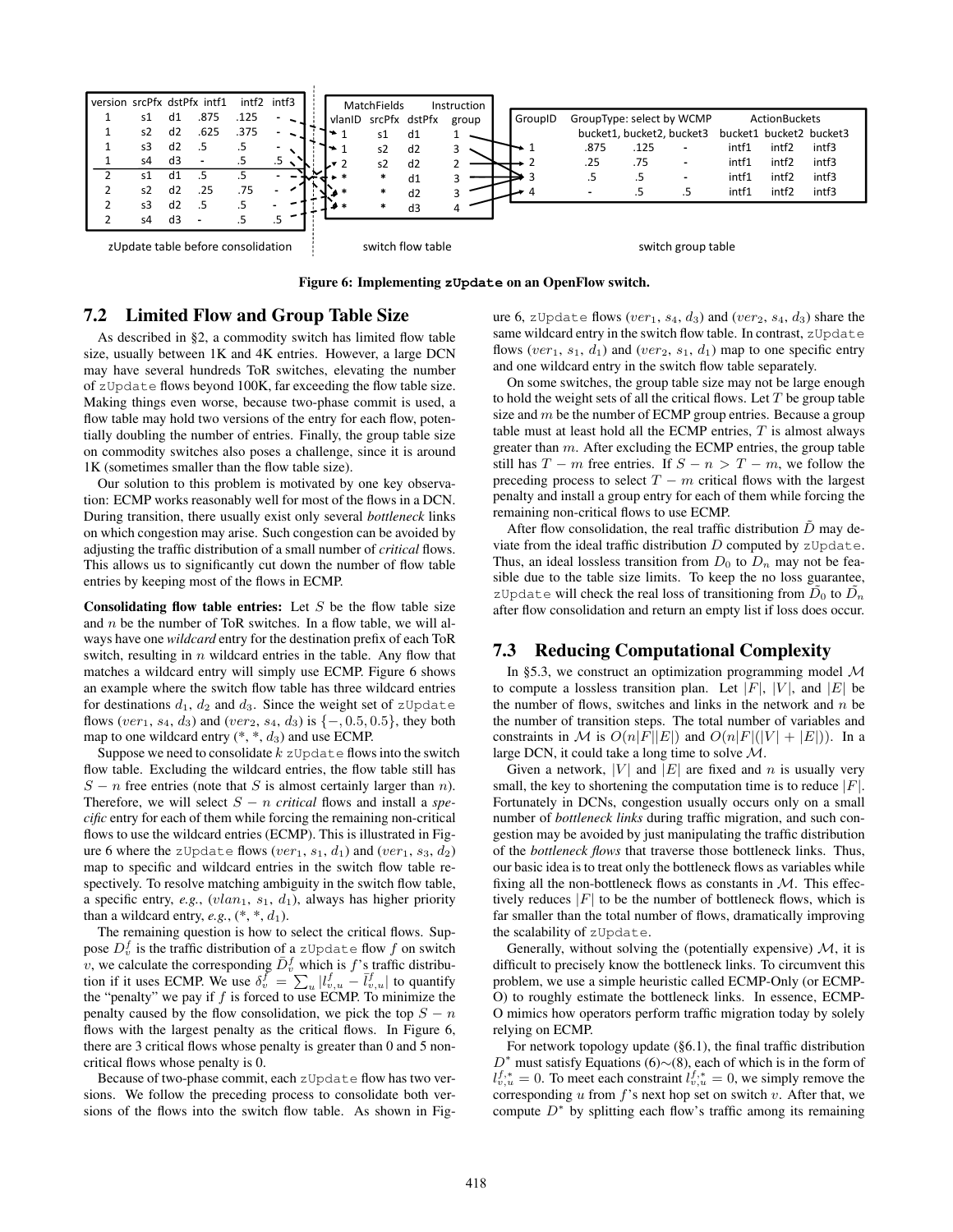next hops using ECMP. Finally, we identify the bottleneck links as: i) the congested links during the one-step transition from  $D_0$  to  $D^*$ (violating Equation (5)); ii) the congested links under  $D^*$  after the transition is done (violating Equation (4)).

For traffic matrix update (§6.2), ECMP-O does not perform any traffic distribution transition, and thus congestion can arise only during traffic matrix changes. Let  $T_{max}$  be the maximum traffic matrix and  $R_{ecmp}$  be ECMP, we simply identify the bottleneck links as the congested links under  $D_{max} = T_{max} \times R_{ecmp}$ .

#### **7.4 Transition Overhead**

To perform traffic distribution transitions, zUpdate needs to change the flow and group tables on switches. Besides guaranteeing a lossless transition, we would also like to minimize the number of table changes. Remember that under the optimization model M, there may exist many possible solutions. We could favor solutions with low transition overhead by picking a proper objective function. As just discussed, the ECMP-related entries (*e.g.*, wildcard entries) will remain static in the flow and group tables. In contrast, the non-ECMP entries (*e.g.*, specific entries) are more dynamic since they are directly influenced by the transition plan computed by zUpdate. Hence, a simple way to reduce the number of table changes is to "nudge" more flows towards ECMP. This prompts us to minimize the following objective function in M:

$$
\sum_{i=1}^{n} \sum_{f,v,u,w} |l_{v,u}^{f,i} - l_{v,w}^{f,i}|, \text{where } e_{v,u}, e_{v,w} \in E
$$
 (12)

in which  $n$  is the number of transition steps. Clearly, the objective value is 0 when all the flows use ECMP. One nice property of Equation(12) is its linearity. In fact, because Equations(1)  $\sim$ (12) are all linear, M becomes a linear programming (LP) problem which can be solved efficiently.

#### **7.5 Failures and Traffic Matrix Variations**

It is trivial for zUpdate to handle unplanned failures during transitions. In fact, failures can be treated in the same way as switch upgrades (see §6.1) by adding the failed switches/links to the update requirements, *e.g.*, those failed switches/links should not carry any traffic in the future. zUpdate will then attempt to re-compute a transition plan from the current traffic matrix and traffic distribution to meet the new update requirements.

Handling traffic matrix variations is also quite simple. When estimating  $T_{max}$ , we may multiply it by an error margin  $\eta$  ( $\eta > 1$ ). Lemma 3 guarantees that the transitions are lossless so long as the real traffic matrix  $T \leq \eta T_{max}$ .

## **8. IMPLEMENTATION**

Figure 7 shows the key components and workflow of zUpdate. When an operator wants to perform a DCN update, she will submit a request containing the update requirements to the *update scenario translator*. The latter converts the operator's request into the formal update constraints (§6). The zUpdate *engine* takes the update constraints together with the current network topology, traffic matrix, and flow rules and attempts to produce a lossless transition plan  $(\S 5, 7.3 \& 7.4)$ . If such a plan cannot be found, it will notify the operator who may decide to revise or postpone the update. Otherwise, the *transition plan translator* will convert the transition plan into the corresponding flow rules ( $\S 7.1 \& 7.2$ ). Finally, the OpenFlow controller will push the flow rules into the switches.

The zUpdate engine and the update scenario translator consists of 3000+ lines of C# code with Mosek [2] as the linear program-



**Figure 7: zUpdate's prototype implementation.**

ming solver. The transition plan translator is written in 1500+ lines of Python code. We use Floodlight 0.9 [1] as the OpenFlow controller and commodity switches which support OpenFlow 1.0 [3]. Given that WCMP is not available in OpenFlow 1.0, we emulate WCMP as follows: given the weight set of a zUpdate flow  $f$  at switch v, for each constituent 5-tuple flow  $\xi$  in  $f$ , we first compute the next hop  $u$  of  $\xi$  according to WCMP hashing and then insert a rule for  $\xi$  with u as the next hop into v.

#### **9. EVALUATIONS**

In this section, we show zUpdate can effectively perform congestion-free traffic migration using both testbed experiments and large-scale simulations. Compared to alternative traffic migration approaches, zUpdate can not only prevent loss but also reduce the transition time and transition overhead.

## **9.1 Experimental Methodology**

**Testbed experiments**: Our testbed experiments run on a FatTree network with 4 CORE switches and 3 containers as illustrated in Figure 3. (Note that there are 2 additional ToRs connected to  $\text{AGG}_{3,4}$ which are not shown in the figure because they do not send or receive any traffic). All the switches support OpenFlow 1.0 with 10Gbps link speed. A commercial traffic generator is connected to all the ToRs and CORE's to inject 5-tuple flows at pre-configured constant bit rate.

**Large-scale simulations**: Our simulations are based on a production DCN with hundreds of switches and tens of thousands of servers. The flow and group table sizes are 750 and 1,000 entries respectively, matching the numbers of the commodity switches used in the DCN. To obtain the traffic matrices, we log the socket events on all the servers and aggregate the logs into ingress-to-egress flows over 10-minute intervals. A traffic matrix is comprised of all the ingressto-egress flows in one interval. From the 144 traffic matrices in a typical working day, we pick 3 traffic matrices that correspond to the minimum, median and maximum network-wide traffic loads respectively. The simulations run on a commodity server with 1 quad-core Intel Xeon 2.13GHz CPU and 48GB RAM.

**Alternative approaches**: We compare zUpdate with three alternative approaches: (1) zUpdate*-One-Step (*zUpdate*-O)*: It uses zUpdate to compute the final traffic distribution and then jumps from the initial traffic distribution to the final one directly, omitting all the intermediate steps. (2) *ECMP-O* (defined in §7.3). (3) *ECMP-Planned (ECMP-P)*: For traffic matrix update, ECMP-P does not perform any traffic distribution transition (like ECMP-O). For network topology update, ECMP-P has the same final traffic distribution as ECMP-O. Their only difference is, when there are  $k$  ingress-to-egress flows to be migrated from the initial traffic distribution to the final traffic distribution, ECMP-O migrates all the  $k$  flows in one step while ECMP-P migrates only one flow in each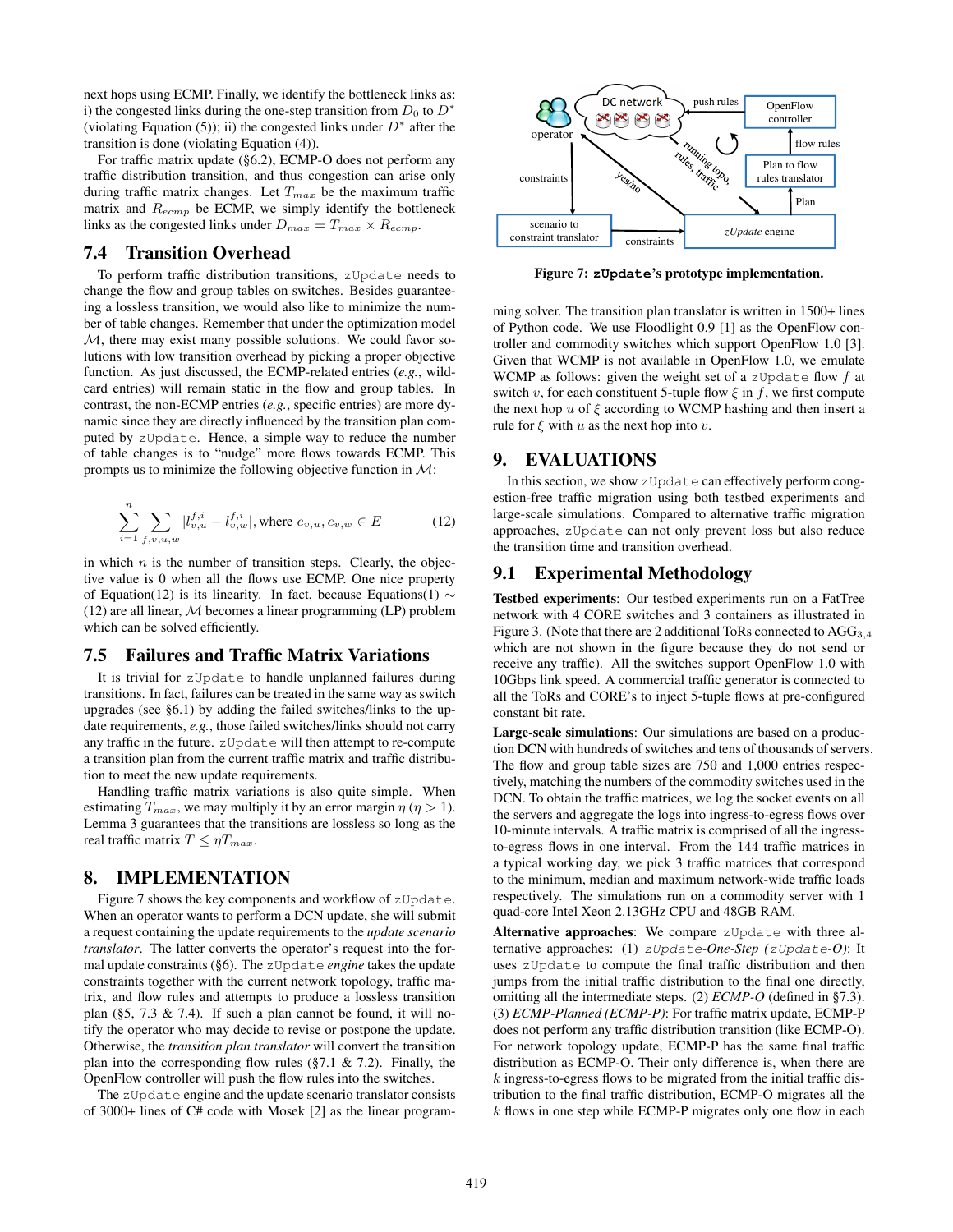

**Figure 9: The link utilization of the two busiest links in LB reconfiguration example.**

step, resulting in  $k!$  candidate migration sequences. In our simulations, ECMP-P will evaluate 1,000 randomly-chosen candidate migration sequences and use the one with the minimum losses. In essence, ECMP-P mimics how today's operators sequentially migrate multiple flows in DCN.

**Performance metrics**: We use the following metrics to compare different approaches. (1) *Link utilization*: the ratio between the link load and the link capacity. For the ease of presentation, we represent link congestion as link utilization value higher than 100%. (2) *Post-transition loss (Post-TrLoss)*: the maximum link loss rate after reaching the final traffic distribution. (3) *Transition loss (TrLoss)*: the maximum link loss rate under all the possible ingress-to-egress flow migration sequences during traffic distribution transitions. (4) *Number of steps*: the whole traffic migration process can be divided into multiple steps. The flow migrations within the same step are done in parallel while the flow migrations of the next step cannot start until the flow migrations of the current step complete. This metric reflects how long the traffic migration process will take. (5) *Switch touch times (STT)*: the total number of times the switches are reconfigured during a traffic migration. This metrics reflects the transition overhead.

**Calculating**  $T_{max}$ :  $T_{max}$  includes two components:  $T_b$  and  $T_{app}^{max}$ .  $T<sub>b</sub>$  is the background traffic which is independent from the application being updated.  $T_{app}^{max}$  is the maximum traffic matrix comprised of only the ingress-to-egress flows  $(f_{app}$ 's) related to the applications being updated. We calculate  $T_{app}^{max}$  as follows: for each  $f_{app}$ , the size of  $f_{app}$  in in  $T_{app}^{max}$  is the largest size that  $f_{app}$  can possibly get during the entire traffic matrix update process.

#### **9.2 Testbed Experiments**

We now conduct testbed experiments to reproduce the two traffic migration examples described in §4.

**Switch upgrade**: Figure 8 shows the real-time utilization of the two busiest links,  $CORE_1 \rightarrow AGG_3$  and  $CORE_3 \rightarrow AGG_4$ , in the switch upgrade example (Figure 2). Figure 8(a) shows the transition process from Figure 2a (0s  $\sim$  6s) to Figure 2b (6s  $\sim$  14s) under ECMP-O. The two links initially carry the same amount of traffic. At 6s,  $ToR_1 \rightarrow AGG_1$  is deactivated, triggering traffic loss on CORE<sub>3</sub>  $\rightarrow$  AGG<sub>4</sub> (Figure 2b). The congestion lasts until 14s when  $\text{ToR}_1 \rightarrow \text{AGG}_1$  is restored. Note that we deliberately shorten the switch upgrade period for illustration purpose. In addition, because only one ingress-to-egress flow (ToR<sub>1</sub>  $\rightarrow$  ToR<sub>2</sub>) needs to be migrated, ECMP-P is the same as ECMP-O.

Figure 8(b) shows the transition process from Figure 2a (0s  $\sim$  6s) to Figure 2d (6s  $\sim$  8s) to Figure 2c (8s  $\sim$  16s) under zUpdate-O. At 6s  $\sim$  8s, ToR<sub>5</sub> and ToR<sub>1</sub> are changed asynchronously, leading to a transient congestion on  $CORE<sub>1</sub> \rightarrow AGG<sub>3</sub>$  (Figure 2d). After ToR<sub>1,5</sub> are changed, the upgrading of  $AGG<sub>1</sub>$  is congestion-free at 8s  $\sim$  16s (Figure 2c). Once the upgrading of AGG<sub>1</sub> completes at 16s, the network is restored back to ECMP. Again because of the asynchronous changes to  $ToR_5$  and  $ToR_1$ , another transient congestion happens on CORE<sub>3</sub>  $\rightarrow$  AGG<sub>4</sub> at 16s  $\sim$  18s.

Figure 8(c) shows the transition process from Figure 2a (0s  $\sim$  6s) to Figure 2e (8s  $\sim$  16s) to Figure 2c (18s  $\sim$  26s) under zUpdate. Due to the introduction of an intermediate traffic distribution between 8s ∼ 16s (Figure 2e), the transition process is lossless despite of asynchronous switch changes at 6s  $\sim$  8s and 16s  $\sim$  18s.

**LB reconfiguration**: Figure 9 shows the real-time utilization of the two busiest links,  $CORE_1 \rightarrow AGG_1$  and  $CORE_3 \rightarrow AGG_6$  in the LB reconfiguration example (Figure 3). Figure 9(a) shows the migration process from Figure 3a (0s  $\sim$  6s) to Figure 3c (6s  $\sim$  14s) to Figure 3b (after 14s) under ECMP. At 6s  $\sim$  14s,  $S_2$ 's LB and  $S_1$ 's LB are reconfigured asynchronously, causing congestion on  $CORE<sub>1</sub> \rightarrow AGG<sub>1</sub>$  (Figure 3c). After both LB's are reconfigured at 14s, the network is congestion-free (Figure 3b).

Figure 9(b) shows the migration process from Figure 3a (0s  $\sim$ 6s) to Figure 3d (10s ∼ 18s) to Figure 3b (after 22s) under zUpdate. By changing the traffic split ratio on ToR<sub>5</sub> and ToR<sub>6</sub> at 6s  $\sim$  8s, zUpdate ensures the network is congestion-free even though  $S_2$ 's LB and  $S_1$ 's LB are reconfigured asynchronously at 10s  $\sim$  18s. Once the LB reconfiguration completes at 18s, the traffic split ratio on ToR<sub>5</sub> and ToR<sub>6</sub> is restored to ECMP at 20s  $\sim$  22s. Note that zUpdate is the same as zUpdate-O in this experiment, because there is no intermediate step in the traffic distribution transition.

## **9.3 Large-Scale Simulations**

We run large-scale simulations to study how zUpdate enables lossless switch onboarding and VM migration in production DCN.

**Switch onboarding**: In this experiment, a new CORE switch is initially connected to each container but carries no traffic. We then randomly select 1% of the ingress-to-egress flows, as test flows, to traverse the new CORE switch for testing. Figure 10(a) compares different migration approaches under the median networkwide traffic load. The y-axis on the left is the traffic loss rate and the y-axis on the right is the number of steps. zUpdate attains zero loss by taking 2 transition steps. Although not shown in the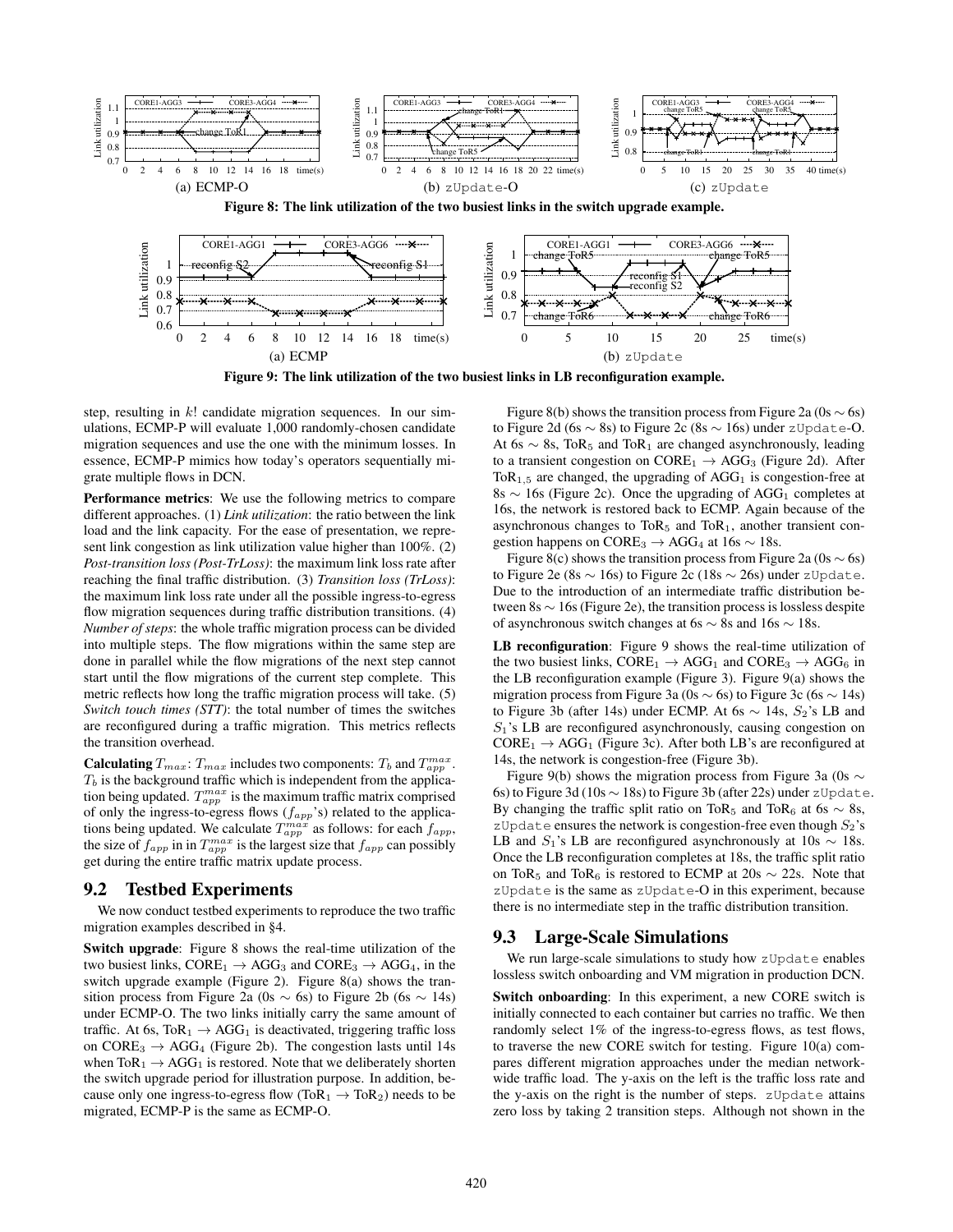

1 (a) Initial traffic distribution 1 (b) ECMP 1 (c) zUpdate ToR  $\longrightarrow$  non-test traffic  $\longrightarrow$  test traffic  $7 - 7$   $3 - 3$   $3 + 8$ 

**Figure 11: Why congestion occurs in switch onboarding.**

figure, our flow consolidation heuristic (§7.2) successfully fits a large number of ingress-to-egress flows into the limited switch flow and group tables. zUpdate-O has no post-transition loss but 8% transition loss because it takes just one transition step.

ECMP-O incurs 7% transition loss and 13.5% post-transition loss. This is a bit counterintuitive because the overall network capacity actually increases with the new switch. We explain this phenomenon with a simple example in Figure 11. Suppose there are 7 ingress-to-egress flows to  $ToR<sub>1</sub>$ , each of which is 2Gbps, and the link capacity is 10Gbps. Figure 11(a) shows the initial traffic distribution under ECMP where each downward link to  $ToR<sub>1</sub>$  carries 7Gbps traffic. In Figure 11(b), 4 out of the 7 flows are selected as the test flows and are moved to the new CORE<sub>3</sub>. Thus, CORE<sub>3</sub>  $\rightarrow$ AGG<sub>2</sub> has 8Gbps traffic (the 4 test flows) and  $\text{CORE}_2 \rightarrow \text{AGG}_2$ has 3Gbps traffic (half of the 3 non-test flows due to ECMP). This in turn overloads  $AGG_2 \rightarrow ToR_1$  with 11Gbps traffic. Figure 11(c) shows zUpdate avoids the congestion by moving 2 non-test flows away from  $\text{CORE}_2 \rightarrow \text{AGG}_2$  to  $\text{AGG}_1 \rightarrow \text{ToR}_1$ . This leaves only 1Gbps traffic (half of the remaining 1 non-test flow) on  $\text{CORE}_2 \rightarrow$ AGG<sub>2</sub> and reduces the load on  $AGG_2 \rightarrow ToR_1$  to 9Gbps.

ECMP-P has smaller transition loss (4%) than ECMP-O because ECMP-P attempts to use a flow migration sequence that incurs the minimum loss. They have the same post-transition loss because their final traffic distribution is the same. Compared to zUpdate, ECMP-P has significantly higher loss although it takes hundreds of transition steps (which also implies much longer transition period).

**VM migration**: In this experiment, we migrate a group of VMs from one ToR to another ToR in two different containers. During the live migration, the old and new VMs establish tunnels to synchronize data and running states [6, 13]. The total traffic rate of the tunnels is 6Gbps.

Figure 10(b) compares different migration approaches under the median network-wide traffic load. zUpdate takes 2 steps to reach a traffic distribution that can accommodate the large volume of tunneling traffic and the varying traffic matrices during the live migration. Hence, it does not have any loss. In contrast, zUpdate-O has 4.5% transition loss because it skips the intermediate step taken by zUpdate. We combine ECMP-O and ECMP-P into ECMP because they are the same for traffic matrix updates (§9.1). ECMP's post-transition loss is large (7.4%) because it cannot handle the large volume of tunneling traffic during the live migration.

**Impact of traffic load**: We re-run the switch onboarding experiment under the minimum, median, and maximum network-wide traffic loads. In Figure 12, we omit the loss of of zUpdate and the post-transition loss of zUpdate-O, since all of them are 0.



We observe that only zUpdate can attain zero loss under different levels of traffic load. Surprisingly, the transition loss of zUpdate-O and ECMP-O is actually higher under the minimum load than under the median load. This is because the traffic loss is determined to a large extent by a few *bottleneck* links. Hence, without careful planning, it is risky to perform network-wide traffic migration even during off-peak hours. Figure 12 also shows zUpdate takes more transition steps as the network-wide traffic load grows. This is because when the traffic load is higher, it is more difficult for zUpdate to find the spare bandwidth to accommodate the temporary link load increase during transitions.

**Transition overhead**: Table 3 shows the number of switch touch times (STT) of different migration approaches in the switch onboarding experiment. Compared to the STT of zUpdate-O and ECMP-O, the STT of zUpdate is doubled because it takes two steps instead of one. However, this also indicates zUpdate touches at most 68 switches which represent a small fraction of the several hundreds switches in the DCN. This can be attributed to the heuristics in §7.3 and §7.4 which restrict the number of flows to be migrated. ECMP-P has much larger STT than the other approaches because it takes a lot more transition steps.

|                                             |    | $\vert$ zUpdate $\vert$ zUpdate-O $\vert$ ECMP-O $\vert$ ECMP-P $\vert$ |    |     |  |
|---------------------------------------------|----|-------------------------------------------------------------------------|----|-----|--|
| <b>STT</b>                                  | 68 | 34                                                                      | 34 | 410 |  |
| Table 3: Comparison of transition overhead. |    |                                                                         |    |     |  |

The computation time of zUpdate is reasonably small for performing traffic migration in large DCNs. In fact, the running time is below 1 minute for all the experiments except the maximum traffic load case in Figure 12, where it takes 2.5 minutes to compute a 4-step transition plan. This is because of the heuristic in §7.3 which ties the computation complexity to the number of bottleneck flows rather than the total number of flows, effectively reducing the number of variables by at least two orders of magnitude.